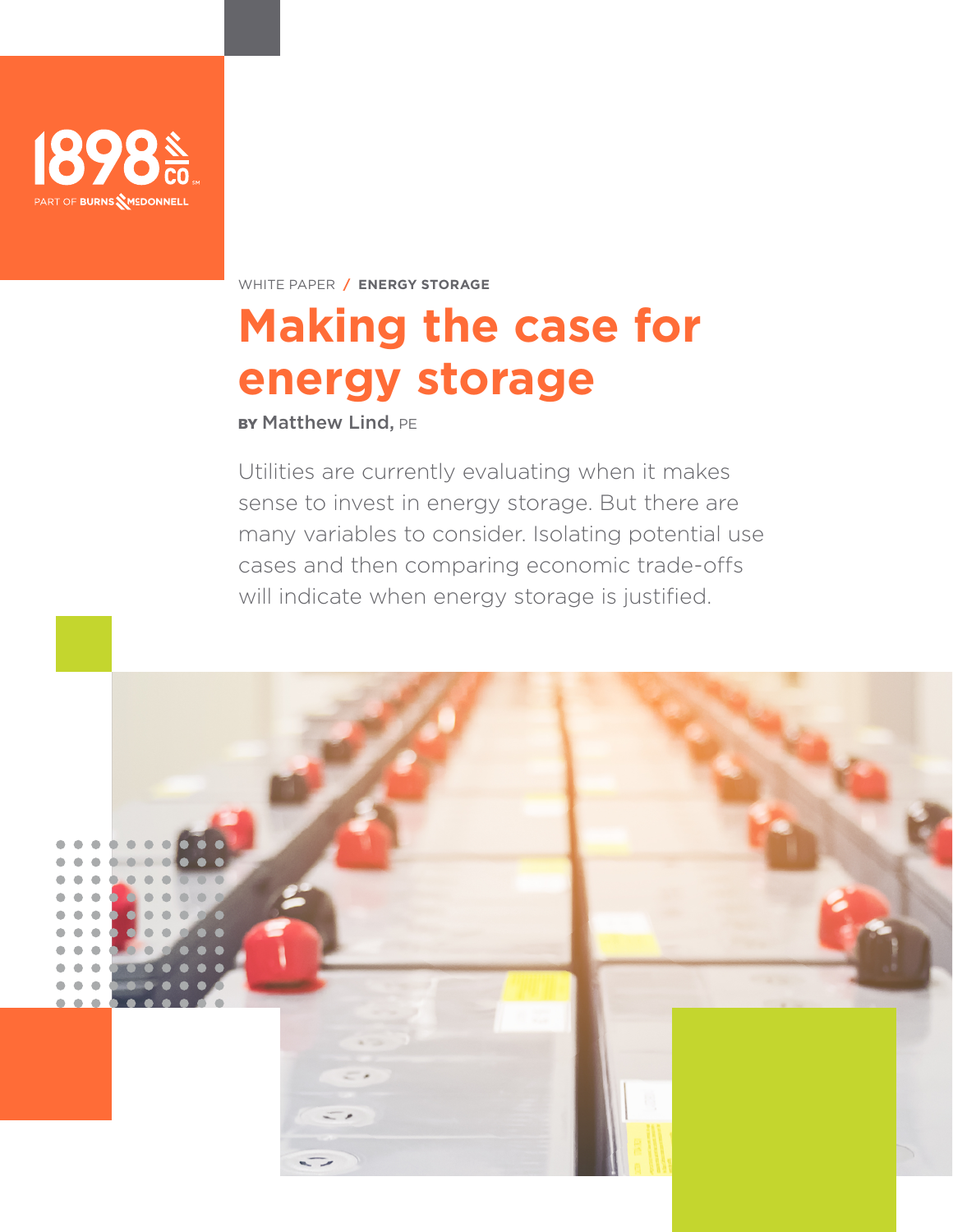Until recently, the cost of energy storage usually outweighed its benefits. As the cost of batteries and other forms of energy storage comes down, more use cases can be justified economically. Now utilities and developers are carefully evaluating when it makes sense to invest and under what configuration, size and operational use case to do so.

Batteries at the utility scale can be sized according to a wide variety of performance considerations and location needs. This has some allure, but it also presents many possible deployment configurations to consider. Utilities need to carefully evaluate power or capacity, measured in megawatts (MW), and energy, measured in megawatt-hours (MWh), when developing a cost-effective energy storage project.

As the market to develop storage projects expands, utilities and developers must determine the most economical deployments and use cases to narrow their project development focus and improve their speed to market. One effective approach is to isolate potential use cases and compare the economic tradeoffs between deploying large-scale, centralized storage and small-scale, decentralized storage. Lithium-ion (Li-Ion) and Advanced Compressed Air Energy Storage (A-CAES) are useful technology comparisons; they cover a wide variety of storage applications and their economic feasibility varies based on the size and duration of the project. For context, A-CAES is an emerging energy storage technology.

Recently, 1898 & Co., part of Burns & McDonnell, utilized utilized this approach to evaluate three scenarios where energy storage is commonly considered as a potential solution. Each scenario focused on one use case with broad application: resource adequacy (or capacity accreditation), improving resource adequacy at a renewable generation site, and transmission deferral. Our cost-benefit analysis uncovered clear guidance for utilities and developers considering energy storage.

#### **Achieving resource adequacy**

In Scenario 1, we considered four stand-alone energy storage configurations providing equivalent capacity benefits. This included larger-scale storage configurations centralized to a single or limited number of sites using A-CAES and Li-Ion technologies. A decentralized configuration with multiple sites using Li-Ion, as shown in Figure 1, was used. Each deployment configuration considered provides the same capacity benefit.

We compared the fixed costs (capital, and operations and maintenance) of each configuration, as well as potential revenues net of variable and charging costs. Revenues were derived based on the security constrained economic dispatch (SCED) market model and assumed a daily charge/discharge cycle. These figures were combined for each configuration and compared as an annualized net cost.

According to our analysis, the single site, centralized A-CAES configuration (300 MW/1,200 MWh) had the lowest net annual cost by some margin. Yet, using this configuration was approximately twice as expensive as a cost of new entry (CONE) value of approximately \$250/MW-day.\* This CONE value is a conservative metric that effectively compares the energy storage configuration to a simple-cycle, or "peaker," plant.

At a simplistic level, this shows that larger-scale energy storage deployments are more cost-effective than smaller-scale deployments for the resource adequacy benefit alone. Even so, costs — net costs including incentives — must decline another 50% in order to be competitive with other (non-energy storage) resource adequacy alternatives.

|                             | CENTRALIZED   | CENTRALIZED   | CENTRALIZED    | <b>DECENTRALIZED</b> |
|-----------------------------|---------------|---------------|----------------|----------------------|
|                             | A-CAES        | A-CAES        | $LI$ -ION      | LI-ION               |
| Number of units <b>N</b>    |               | 13            |                | 15                   |
| Storage power (MW)          | <b>300 MW</b> | <b>100 MW</b> | <b>100 MW</b>  | <b>20 MW</b>         |
| Energy (MWh)                | 1,200 MWh     | 400 MWh       | <b>400 MWh</b> | 80 MWh Lithium-Ion   |
| <b>Technology</b>           | A-CAES        | A-CAES        | Lithium-Ion    | Lithium-Ion          |
| <b>TOTAL CAPACITY VALUE</b> | <b>300 MW</b> | <b>300 MW</b> | <b>300 MW</b>  | <b>300 MW</b>        |

**Figure 1:***. Resource adequacy energy storage configurations. For total capacity value, it is assumed four-hour duration storage is eligible for resource adequacy.*

*\* \$250/MW-day is an illustrative figure selected based multiple market reports, including the MISO Planning Resource Auction (PRA) for Planning Year 2019-2020 Results Posting and PJM Cost of New Entry published in April 2018.*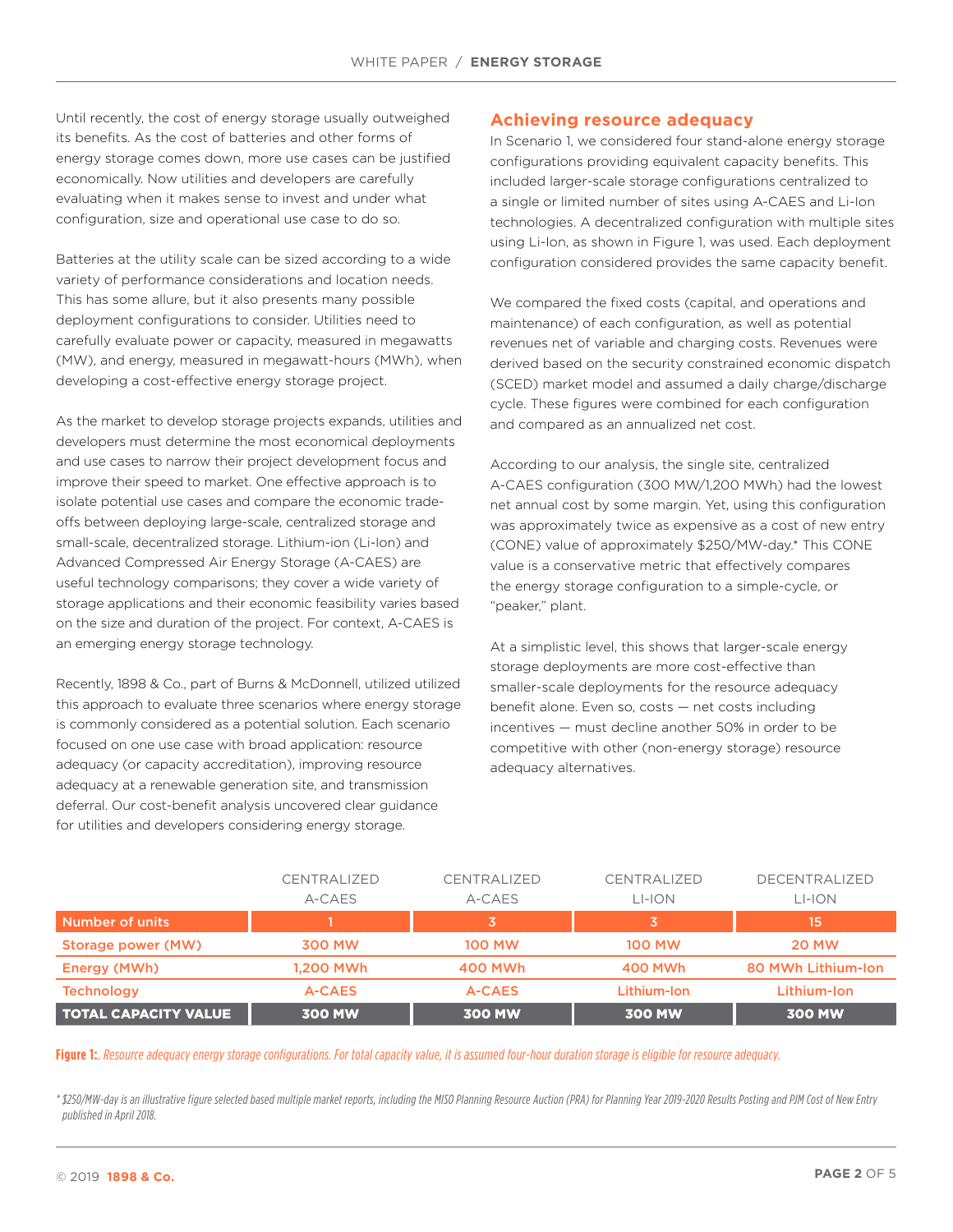#### WHITE PAPER / **ENERGY STORAGE**

|                             | CENTRALIZED<br>A-CAES | CENTRALIZED<br>LI-ION | <b>DECENTRALIZED</b><br>LI-ION |
|-----------------------------|-----------------------|-----------------------|--------------------------------|
| <b>Number of units</b>      |                       |                       | $\overline{2}$                 |
| <b>Storage power (MW)</b>   | <b>100 MW</b>         | <b>100 MW</b>         | <b>50 MW</b>                   |
| <b>Energy (MWh)</b>         | <b>400 MWh</b>        | <b>400 MWh</b>        | <b>200 MWh</b>                 |
| <b>Technology</b>           | <b>A-CAES</b>         | Lithium-Ion           | Lithium-Ion                    |
| <b>Utilized ITC</b>         | <b>No</b>             | <b>No</b>             | <b>Yes</b>                     |
| <b>TOTAL CAPACITY VALUE</b> | <b>100 MW</b>         | <b>100 MW</b>         | <b>100 MW</b>                  |

**Figure 2:** *Renewable generation site energy storage configurations. For total capacity value, it is assumed four-hour duration storage is eligible for resource adequacy.*

#### **Pairing storage with solar generation**

Scenario 2 was designed to build on Scenario 1 at a site that pairs storage with solar generation. As an intermittent energy resource penetrates a market, the ability for that resource to provide resource adequacy, or power during peak demand hours, diminishes. This is especially true for solar. Pairing energy storage with solar allows a utility to better match energy supply with energy demand during hours of peak resource adequacy need.

In addition, energy storage can be eligible for an investment tax credit (ITC) when all or a significant portion of its discharged energy comes from a renewable energy source. So, pairing storage with a solar facility can provide a tax credit advantage that stand-alone energy storage doesn't currently receive. While the ITC for renewable projects is set to be reduced, this example is illustrative of potential future subsidies for energy storage.

In Scenario 2 we compared two stand-alone, centralized energy storage configurations with a decentralized energy storage configuration, as shown in Figure 2. The decentralized configuration was paired with a renewable energy source to make it eligible for an ITC. Each configuration provided the same amount of incremental capacity benefit.

Again, we compared the annualized net cost, including energy sales revenue, between each of the energy storage configurations. For the decentralized configuration, we also compared the net cost when realizing the full benefit of the ITC with the net cost without the tax credit. Without the benefit of an ITC, the larger, centralized storage configuration appears to be the most cost-effective solution. But, because the smaller, decentralized solution can take advantage of the 30% ITC when paired with a renewable source, it becomes a more cost-effective choice.

Even with the ITC, the cost of energy storage paired with intermittent resources is significant. This is especially true when you compare the cost per MWh of production to other conventional and renewable energy sources. On a pure dollars-per-megawatt-hour comparison, the cost of pairing solar and battery storage may be six to seven times more expensive than stand-alone solar. However, the size and duration of storage paired with solar may be reduced if the developer or owner of a solar-plus-storage asset is willing to accept some uncertainty regarding the asset's ability to discharge storage at the peak hour.

Finally, battery storage has the potential to increase overall renewable capacity by making renewable power — which is inherently limited by environmental conditions such as sunlight and wind speed — available more hours per day. Battery storage can make renewable power available during hours most critical to overall grid reliability. This additional capacity might help offset the cost of storage when compared to other alternatives.

## **Optimizing transmission assets**

In Scenario 3, we considered two potential transmission deferral benefits energy storage can provide: congestion relief and avoided reliability upgrade costs.

Organized transmission markets such as MISO and PJM seek to dispatch the lowest production cost resources to meet demand in all hours. Congestion, like rush-hour traffic on a busy highway, can occur when a transmission facility is at its rating limit. During congestion, the market must redispatch more expensive generation resources to reliably operate the system.

Congestion on transmission facilities can rapidly accrue a large annual expense. This expense, which is paid by energy consumers, can be avoided through investment in new transmission facilities to alleviate congestion. New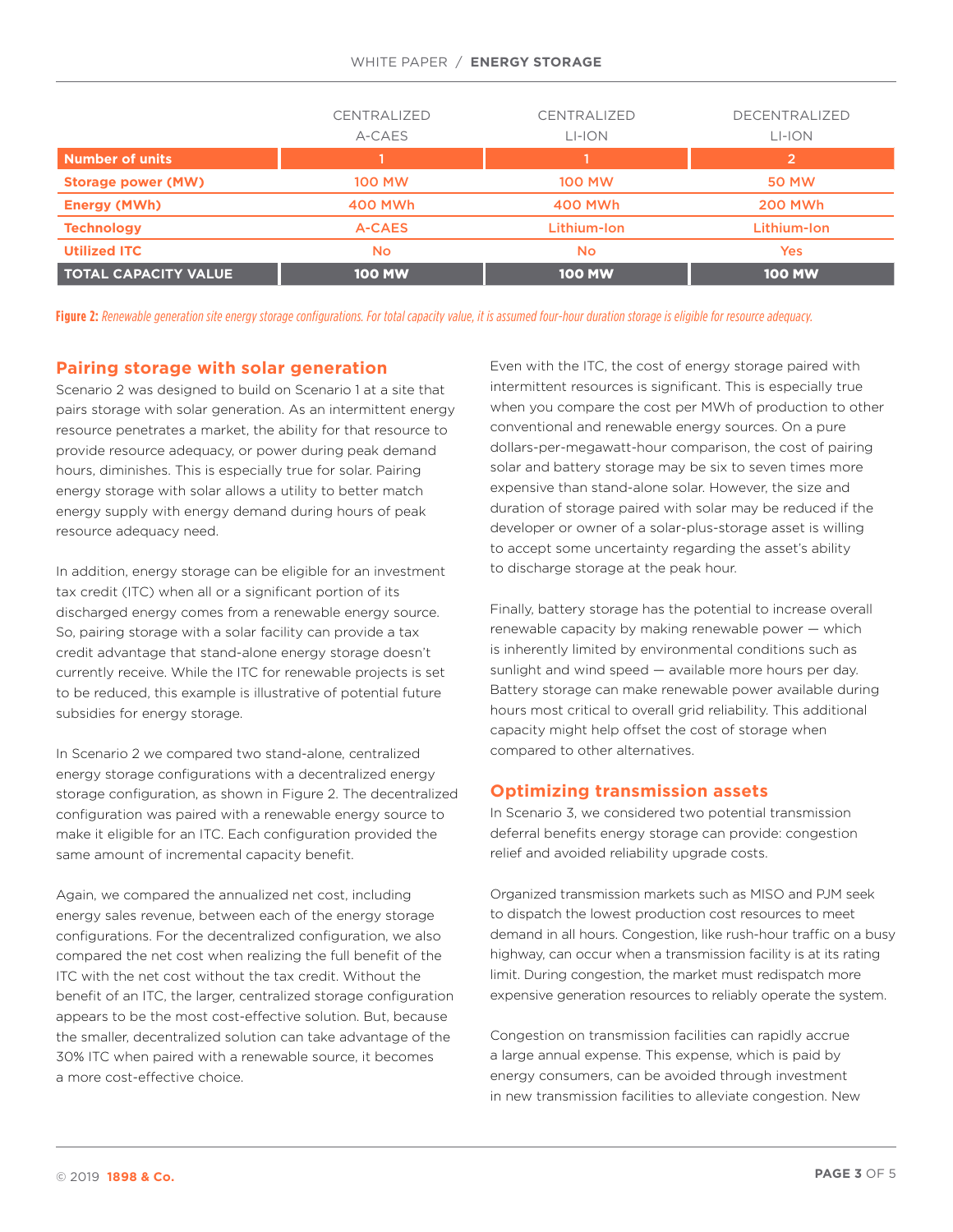transmission projects are built if the benefit in reduced congestion exceeds the cost associated with the new transmission investment. Energy storage projects, when placed in the appropriate location and operated in order to reduce system congestion, can provide congestion relief similar to a new transmission facility.

#### **Relieving congestion**

To compare congestion relief, we evaluated four different energy storage configurations of varying technology, energy (or duration) capability and deployment size, as shown in Figure 3. The congested facility we studied was identified during MISO's annual regional transmission planning process, known as MISO Transmission Expansion Planning (MTEP). Each configuration was developed with an equivalent ability to relieve loading on the congested facility.

Though we looked at the annualized net cost including revenues from energy sales, the primary comparison in terms of effectiveness was congestion relief as calculated through SCED simulations. Our analysis found that the large-scale energy storage configurations provided more congestion relief than the decentralized, small-scale configuration. Of these, the longer-duration energy provided through the A-CAES technology performed best. Smaller scale, decentralized storage at lower distribution levels required many more units to provide equivalent congestion relief.

In this study, the congested facility was a 345-kV transmission line. If congestion relief were targeted on lower-voltage facilities, fewer decentralized storage deployments would be necessary and decentralized storage might be more cost competitive.

The specific drivers causing congestion at transmission facilities vary. Regardless, charge/discharge operation and round-trip efficiency are important factors when it comes to maximizing congestion relief through an energy storage project. Based on the study parameters, A-CAES has much lower round-trip efficiency than lithium-ion technology, but it is more cost-effective when providing longer duration storage.

#### **Avoiding reliability upgrades**

When the reliability of aging infrastructure is in question, or that infrastructure is pushed to the point of overloading due to outage conditions, utilities need to evaluate additional investment in the transmission and distribution system in order to maintain a similar level of system reliability. That investment may take the form of rebuilding a failing or overloaded line. Or, it may involve putting in energy storage or other forms of distributed generation.

We evaluated two storage configurations that could provide benefits similar to a new 138-kV transmission build. As shown in Figure 4, the centralized and decentralized

|                        | <b>CENTRALIZED</b> | CENTRALIZED   | CENTRALIZED   | <b>DECENTRALIZED</b> |
|------------------------|--------------------|---------------|---------------|----------------------|
|                        | A-CAES             | A-CAES        | LI-ION        | li-ion               |
| <b>Number of units</b> |                    |               |               | 10                   |
| Storage power (MW)     | <b>100 MW</b>      | <b>100 MW</b> | <b>100 MW</b> | <b>24 MW</b>         |
| <b>Energy (MWh)</b>    | 400 MWh            | 800 MWh       | 400 MWh       | <b>96 MWh</b>        |
| <b>Technology</b>      | A-CAES             | A-CAES        | Lithium-Ion   | Lithium-Ion          |
| TOTAL CAPACITY VALUE   | <b>100 MW</b>      | <b>100 MW</b> | <b>100 MW</b> | <b>240 MW</b>        |

**Figure 3:** *Congestion relief energy storage configurations. For total capacity value, it is assumed four-hour duration storage is eligible for resource adequacy.*

|                                     | <b>CENTRALIZED LI-ION</b> | <b>DECENTRALIZED LI-ION</b> |
|-------------------------------------|---------------------------|-----------------------------|
| Number of units                     |                           | 17                          |
| <b>Storage Power (MW)</b>           | <b>100 MW</b>             | <b>12 MW</b>                |
| <b>Energy (MWh)</b>                 | <b>400 MWh</b>            | 48 MWh                      |
| <b>Technology</b>                   | 1Lithium-Ion              | Lithium-Ion                 |
| <b>TOTAL CAPACITY VALUE</b>         | <b>100 MW</b>             | <b>204 MW</b>               |
| <b>LINE LOADING REDUCTION (MVA)</b> | 60                        | 60                          |

**Figure 4:** *Reliability benefit energy storage configurations.*